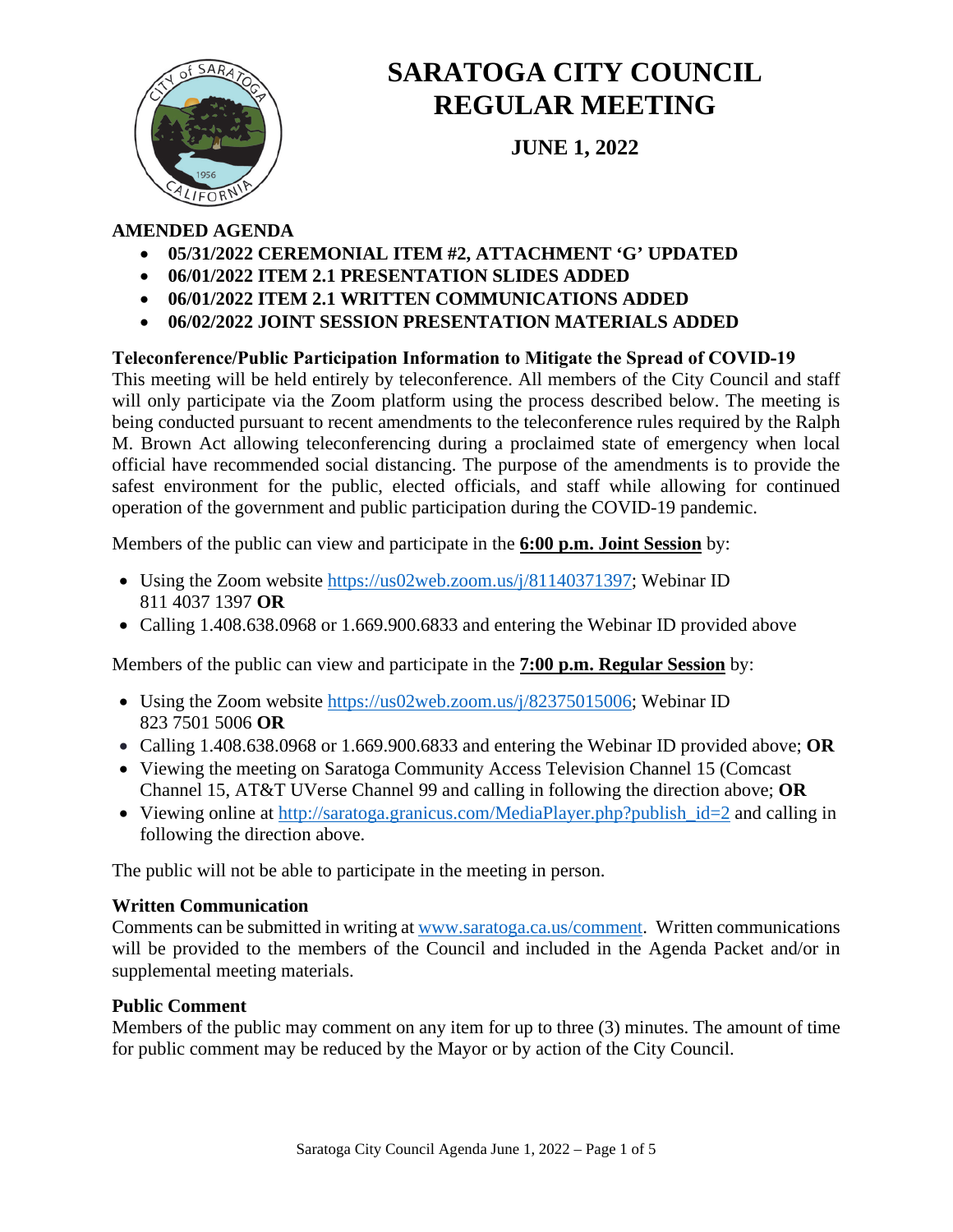#### **Meeting Recording Information**

In accordance with the Saratoga City Council's Meeting Recording Policy, City Council Study Sessions, Joint Meetings, Joint Sessions, Commission Interviews, Retreats, meetings with the Planning Commission, and Regular Session Meetings are recorded and made available following the meeting on the City website.

# **6:00 PM JOINT SESSION**

Joint Session with Santa Clara County Sheriff's Office and Santa Clara County Fire Department

# **Recommended Action:**

Receive presentations and updates from Santa Clara County Sheriff's Office and Santa Clara County Fire Department. [Presentation Slides \(added 06-02-2022\) SCC Sheriff's Office](https://legistarweb-production.s3.amazonaws.com/uploads/attachment/pdf/1406716/Presentation_Slides__added_06-02-2022__SCC_Sheriff_s_Office.pdf)

[Presentation Information \(added 06-02-2022\) SCC Fire](https://legistarweb-production.s3.amazonaws.com/uploads/attachment/pdf/1406717/Presentation_Information__added_06-01-2022__SCC_Fire.pdf)

# **7:00 PM REGULAR SESSION**

## **ROLL CALL**

## **REPORT ON POSTING OF THE AGENDA**

*The agenda for this meeting was properly posted on May 26, 2022.*

## **ORAL COMMUNICATIONS ON NON-AGENDIZED ITEMS**

*Any member of the public may address the City Council on matters not on the Agenda. The law generally prohibits the City Council from discussing or taking action on such items. However, the Council may instruct staff accordingly.*

## **ANNOUNCEMENTS**

#### **CEREMONIAL ITEMS**

Proclamation Declaring June 4, 2022 as Tourette Syndrome Awareness Day **Recommended Action:** Present proclamation declaring June 4, 2022 as Tourette Syndrome Awareness Day in the City of Saratoga. [Staff Report](https://legistarweb-production.s3.amazonaws.com/uploads/attachment/pdf/1377835/2022_06_01_Staff_Report_Tourette_Syndrome_Awareness.pdf)

[Attachment A: Proclamation Declaring June 4, 2022 as Tourette Syndrome Awareness Day](https://legistarweb-production.s3.amazonaws.com/uploads/attachment/pdf/1377836/Proclamation_declaring_June_4__2022_as_Tourette_Syndrome_Awareness_Day.pdf)

Commendations Recognizing Outgoing Youth Commissioners

#### **Recommended Action:**

Receive presentation on efforts of the Youth Commission during the 2021/22 school year and present commendations to outgoing Commissioners Aria Jain, Cameron Hicks, Jacob Huang, Linnea Bradley, Nicole Lu, and Timothy Leung recognizing their service on the Saratoga Youth Commission.

#### [Staff Report](https://legistarweb-production.s3.amazonaws.com/uploads/attachment/pdf/1394127/2022_06_01_Commendations_Recognizing_Outgoing_Youth_Commissioners.pdf)

[Attachment A - Aria Jain](https://legistarweb-production.s3.amazonaws.com/uploads/attachment/pdf/1394132/Attachment_A_-__Aria_Jain.pdf) [Attachment B - Cameron Hicks](https://legistarweb-production.s3.amazonaws.com/uploads/attachment/pdf/1394828/Attachment_B_-__Cameron_Hicks.pdf) [Attachment C - Jacob Huang](https://legistarweb-production.s3.amazonaws.com/uploads/attachment/pdf/1394128/Attachment_C_-__Jacob_Huang.pdf) [Attachment D - Linnea Bradley](https://legistarweb-production.s3.amazonaws.com/uploads/attachment/pdf/1394129/Attachment_D_-__Linnea_Bradley.pdf) [Attachment E - Nicole Lu](https://legistarweb-production.s3.amazonaws.com/uploads/attachment/pdf/1394130/Attachment_E_-__Nicole_Lu.pdf)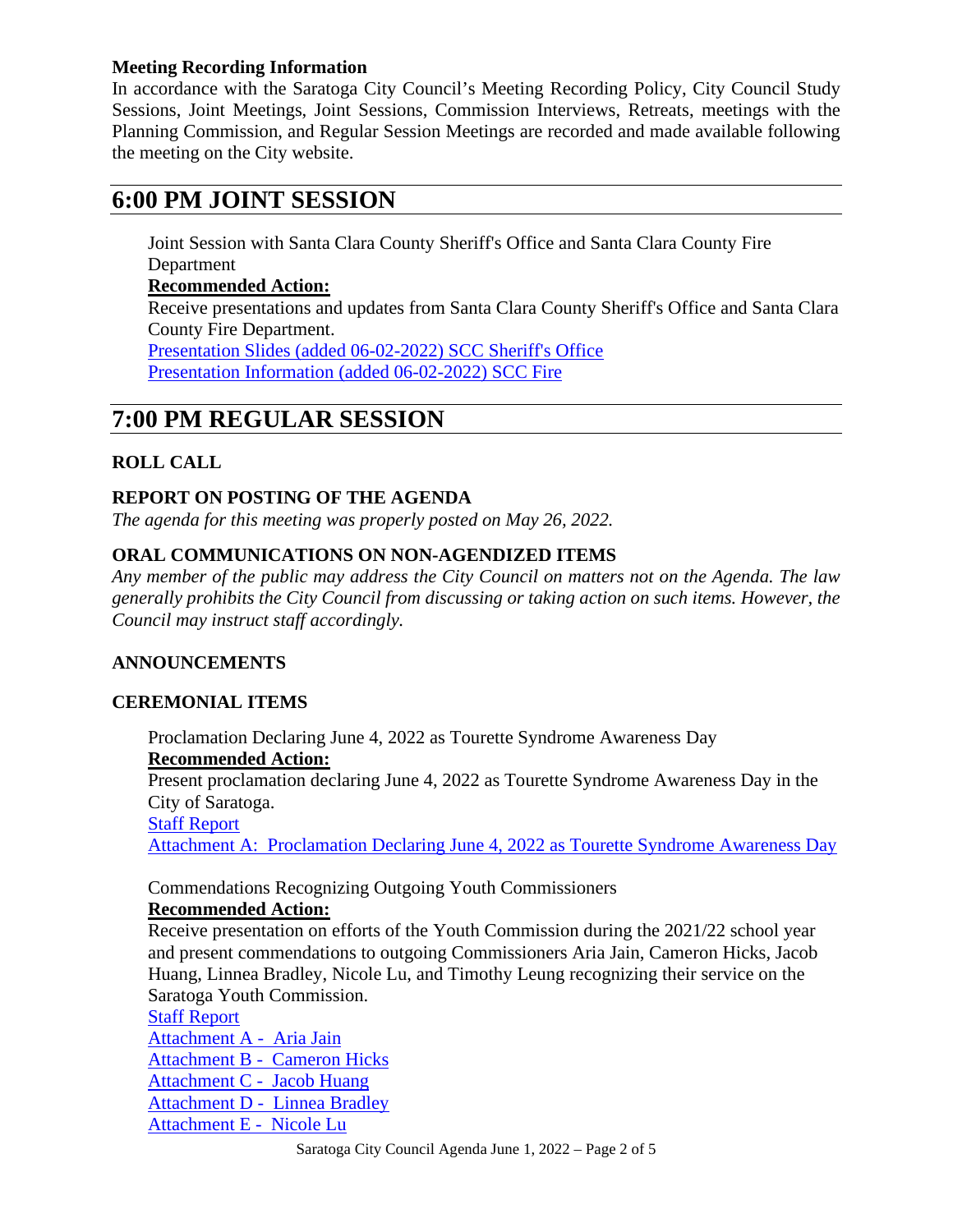[Attachment F - Timothy Leung](https://legistarweb-production.s3.amazonaws.com/uploads/attachment/pdf/1394131/Attachment_F_-__Timothy_Leung.pdf) Attachment G - [Presentation Slides](https://legistarweb-production.s3.amazonaws.com/uploads/attachment/pdf/1397434/2022_06_01_Presentation_Slides-Saratoga_Youth_Commission_2021-2022.pdf)

Appointment of Youth Commissioners

#### **Recommended Action:**

Adopt the Resolution appointing Justin Chao, Ovee Dharwadkar, Lisa Jing, Arjun Krishna, Maggie McCormick, and Bryan Zhao to the Youth Commission and direct the City Clerk to administer the Oath of Office.

#### [Staff Report](https://legistarweb-production.s3.amazonaws.com/uploads/attachment/pdf/1392242/Staff_Report.pdf)

Attachment A - [Resolution, Youth Commission Appointments](https://legistarweb-production.s3.amazonaws.com/uploads/attachment/pdf/1392236/Attachment_A_-_Resolution__Youth_Commission_Appointments.pdf)

## **SPECIAL PRESENTATION**

Presentation from West Valley Community Services **Recommended Action:** Receive presentation from West Valley Community Services. [Staff Report](https://legistarweb-production.s3.amazonaws.com/uploads/attachment/pdf/1392762/2022_06_01_Staff_Report_-_West_Valley_Community_Services_Presentation.pdf) Attachment A – [West Valley Community Services Presentation Slides](https://legistarweb-production.s3.amazonaws.com/uploads/attachment/pdf/1392763/2022_Saratoga_Presentation.pdf) 

## **1. CONSENT CALENDAR**

*The Consent Calendar contains routine items of business. Items in this section will be acted on in one motion, unless removed by the Mayor or a Council Member. Any member of the public may speak on an item on the Consent Calendar at this time, or request that the Mayor remove an item from the Consent Calendar for discussion.* 

#### 1.1. City Council Meeting Minutes

#### **Recommended Action:**

Approve the Minutes for the May 17, 2022 City Council Special Meeting and the May 18, 2022 City Council Regular Meeting.

[Staff Report](https://legistarweb-production.s3.amazonaws.com/uploads/attachment/pdf/1392006/Staff_Report.pdf)

Attachment A - [Minutes for the May 17, 2022 City Council Special Meeting](https://legistarweb-production.s3.amazonaws.com/uploads/attachment/pdf/1392007/Attachment_A_-_Minutes_for_the_May_17__2022_City_Council_Special_Meeting.pdf) Attachment B - [Minutes for the May 18 2022 City Council Regular Meeting](https://legistarweb-production.s3.amazonaws.com/uploads/attachment/pdf/1392008/Attachment_B_-_Minutes_for_the_May_18_2022_City_Council_Regular_Meeting.pdf)

1.2. Review of Accounts Payable Check Registers

#### **Recommended Action:**

Review and accept check registers for the following accounts payable payment cycles: 5/12/22 Period 11; 5/12/2022 Period 11 (Special Run); 5/19/22 Period 11.

[Staff Report](https://legistarweb-production.s3.amazonaws.com/uploads/attachment/pdf/1392560/Staff_Report_-_Council_Check_Register_-_Meeting_06-01-22.pdf)

Attachment A - [Check Register 05-12-2022 Period 11](https://legistarweb-production.s3.amazonaws.com/uploads/attachment/pdf/1392561/Attachment_A_-_Check_Register_05-12-2022_P11.pdf) Attachment B - [Check Register 05-12-2022 Period 11](https://legistarweb-production.s3.amazonaws.com/uploads/attachment/pdf/1392562/Attachment_B_-_Check_Register_05-12-2022_P11.pdf) Attachment C - [Check Register 05-19-2022 Period 11](https://legistarweb-production.s3.amazonaws.com/uploads/attachment/pdf/1392563/Attachment_C_-_Check_Register_05-19-2022_P11.pdf)

1.3. Treasurer's Report for the Month Ended April 30, 2022 **Recommended Action:**

Review and accept the Treasurer's Report for the month ended April 30, 2022. [Staff Report](https://legistarweb-production.s3.amazonaws.com/uploads/attachment/pdf/1394165/Treasurer_Report_for_April_22_-_CC_Meeting_06012022.pdf)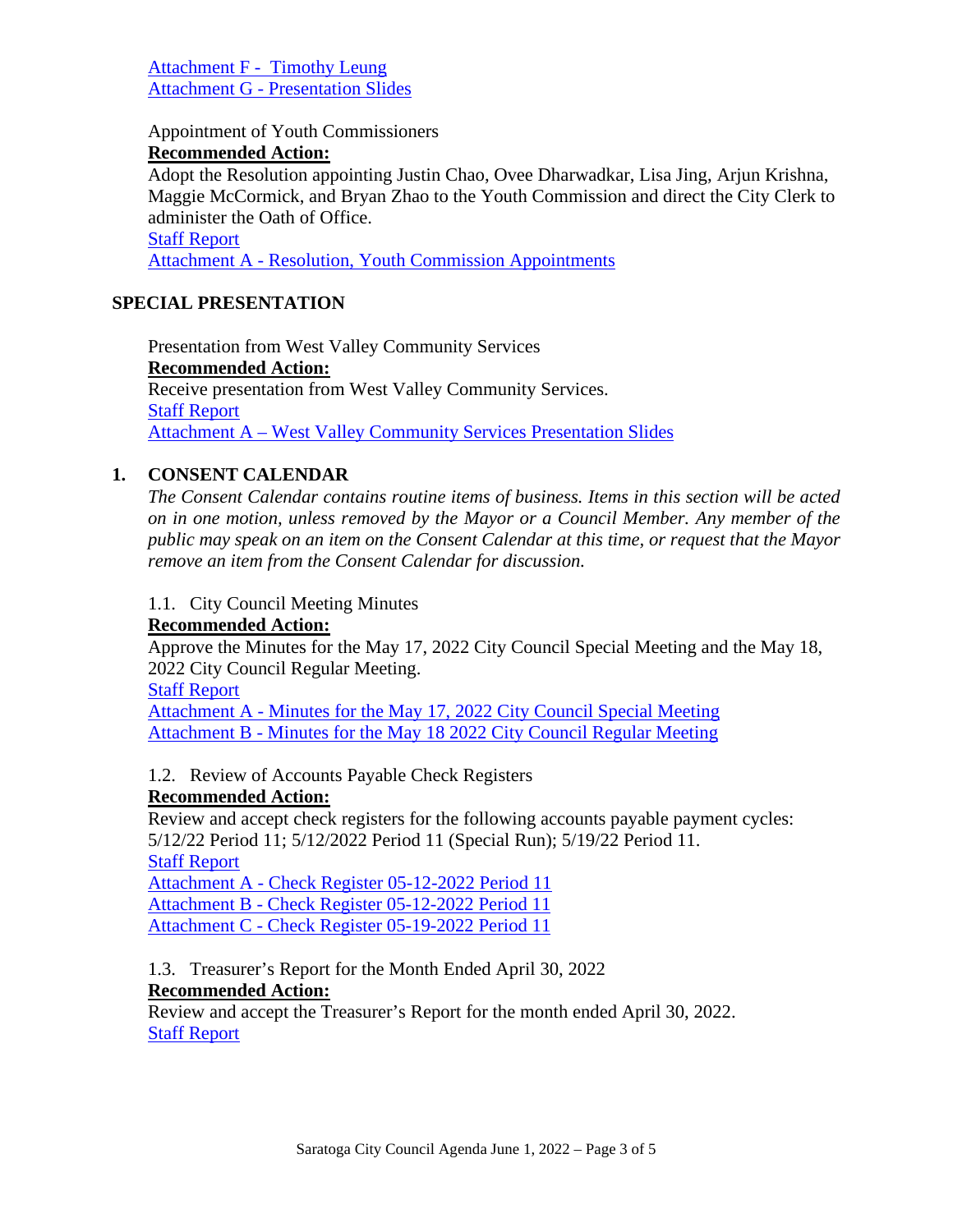1.4. Reconsider and confirm findings pursuant to Assembly Bill 361

# **Recommended Action:**

Reconsider and confirm findings pursuant to Assembly Bill 361 of the continued public health officials' recommendation to social distance and to therefore hold City of Saratoga Brown Act meetings by teleconference.

[Staff Report](https://legistarweb-production.s3.amazonaws.com/uploads/attachment/pdf/1389160/Staff_Report.pdf)

Attachment A - [City Council Resolution 21-073 Authorizing Teleconferenced Mtgs](https://legistarweb-production.s3.amazonaws.com/uploads/attachment/pdf/1389161/Attachment_A_-_City_Council_Resolution_21-073_Authorizing_Teleconferenced_Mtgs_Pursuant_to_AB_361.pdf)  [Pursuant to AB 361](https://legistarweb-production.s3.amazonaws.com/uploads/attachment/pdf/1389161/Attachment_A_-_City_Council_Resolution_21-073_Authorizing_Teleconferenced_Mtgs_Pursuant_to_AB_361.pdf)

Attachment B – [Santa Clara County Health Officer Recommendation regarding public](https://legistarweb-production.s3.amazonaws.com/uploads/attachment/pdf/1389162/Attachment_B___Santa_Clara_County_Health_Officer_Recommendation_regarding_public_meetings.pdf)  [meetings](https://legistarweb-production.s3.amazonaws.com/uploads/attachment/pdf/1389162/Attachment_B___Santa_Clara_County_Health_Officer_Recommendation_regarding_public_meetings.pdf)

1.5. Resolution to Establish a List of Projects to be Funded by The Road Repair and Accountability Act of 2017 for FY 2022-23

# **Recommended Action:**

Adopt Resolution to establish a list of projects to be funded by the Road Repair and Accountability Act of 2017 for FY 2022-23.

[Staff Report](https://legistarweb-production.s3.amazonaws.com/uploads/attachment/pdf/1393031/Staff_Report.pdf)

[Attachment A –](https://legistarweb-production.s3.amazonaws.com/uploads/attachment/pdf/1394779/Attachment_A_-_Resolution.pdf) Resolution

# **2. PUBLIC HEARING**

*Items placed under this section of the agenda are those defined by law as requiring a special notice and/or a public hearing or those called by the City Council on its own volition.* 

2.1. Fiscal Year 2022-23 Budget Public Hearing

# **Recommended Action:**

Conduct public hearing on the proposed Fiscal Year 2022-23 budget and provide direction on edits for final consideration at the June 15 City Council meeting.

[Staff Report](https://legistarweb-production.s3.amazonaws.com/uploads/attachment/pdf/1397827/Staff_Report.pdf) [Attachment A FY 23 Proposed Budget](https://legistarweb-production.s3.amazonaws.com/uploads/attachment/pdf/1397493/Final_6-1-22_Proposed_Budget_PH.pdf) [Presentation Slides \(added 06-01-2022\)](https://legistarweb-production.s3.amazonaws.com/uploads/attachment/pdf/1405248/Presentation_Slides__added_06-01-2022__Item_2.1.pdf) [Supplemental Memo 06-01-2022, Item 2.1 Written Communications](https://legistarweb-production.s3.amazonaws.com/uploads/attachment/pdf/1405305/Supplemental_Memo_06-01-2022__Item_2.1_Written_Communications.pdf)

# **COUNCIL ASSIGNMENTS**

Mayor Tina Walia

Cities Association of Santa Clara County-City Selection Committee Cities Association of Santa Clara County-Legislative Action Committee Cities Association of Santa Clara County Council Finance Committee Hakone Foundation Executive Board KSAR Community Access TV Board Silicon Valley Clean Energy Authority Board of Directors West Valley Mayors & Managers Association

Vice Mayor Kookie Fitzsimmons Council Finance Committee Hakone Foundation Board of Trustees Santa Clara County Housing and Community Development (HCD) Advisory Committee Saratoga Chamber of Commerce Board Saratoga Sister City Committee Liaison